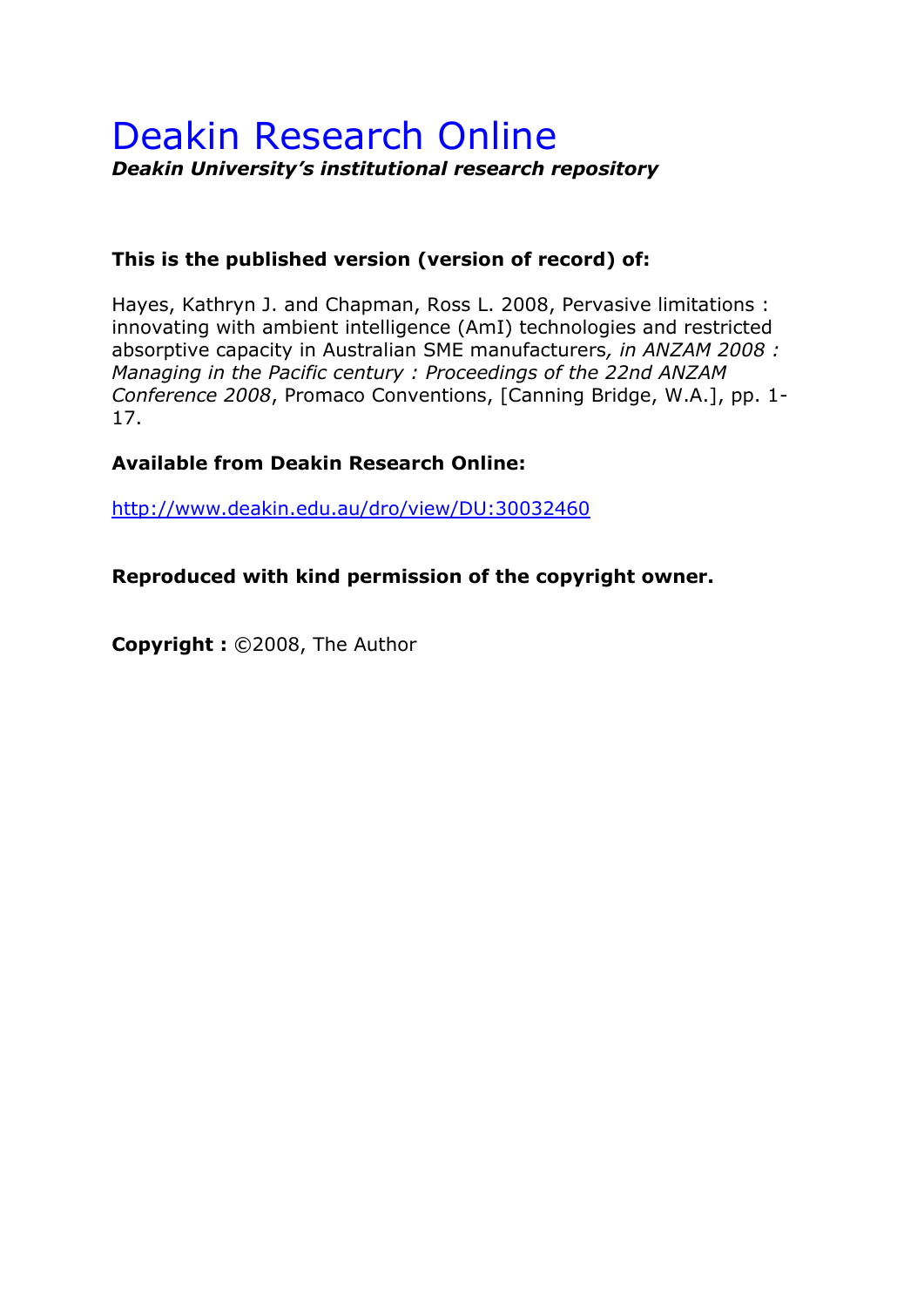### **Submission to the ANZAM 2008 Conference – Refereed Paper Streams**

# **Pervasive Limitations: Innovating with Ambient Intelligence (AmI) Technologies and Restricted Absorptive Capacity in Australian SME Manufacturers**

Dr Kathryn J Hayes and Professor Ross L. Chapman\*

*Centre for Industry and Innovation Studies (CInIS) University of Western Sydney, Parramatta, Australia* 

Email: **[kate.hayes@uws.edu.au;](mailto:kate.hayes@uws.edu.au) [r.chapman@uws.edu.au](mailto:r.chapman@uws.edu.au)**)

## **Potential Conference Streams**

- 1. Technology, Innovation and Supply Chain Management
- 2. Entrepreneurship, Small Business and Family Enterprise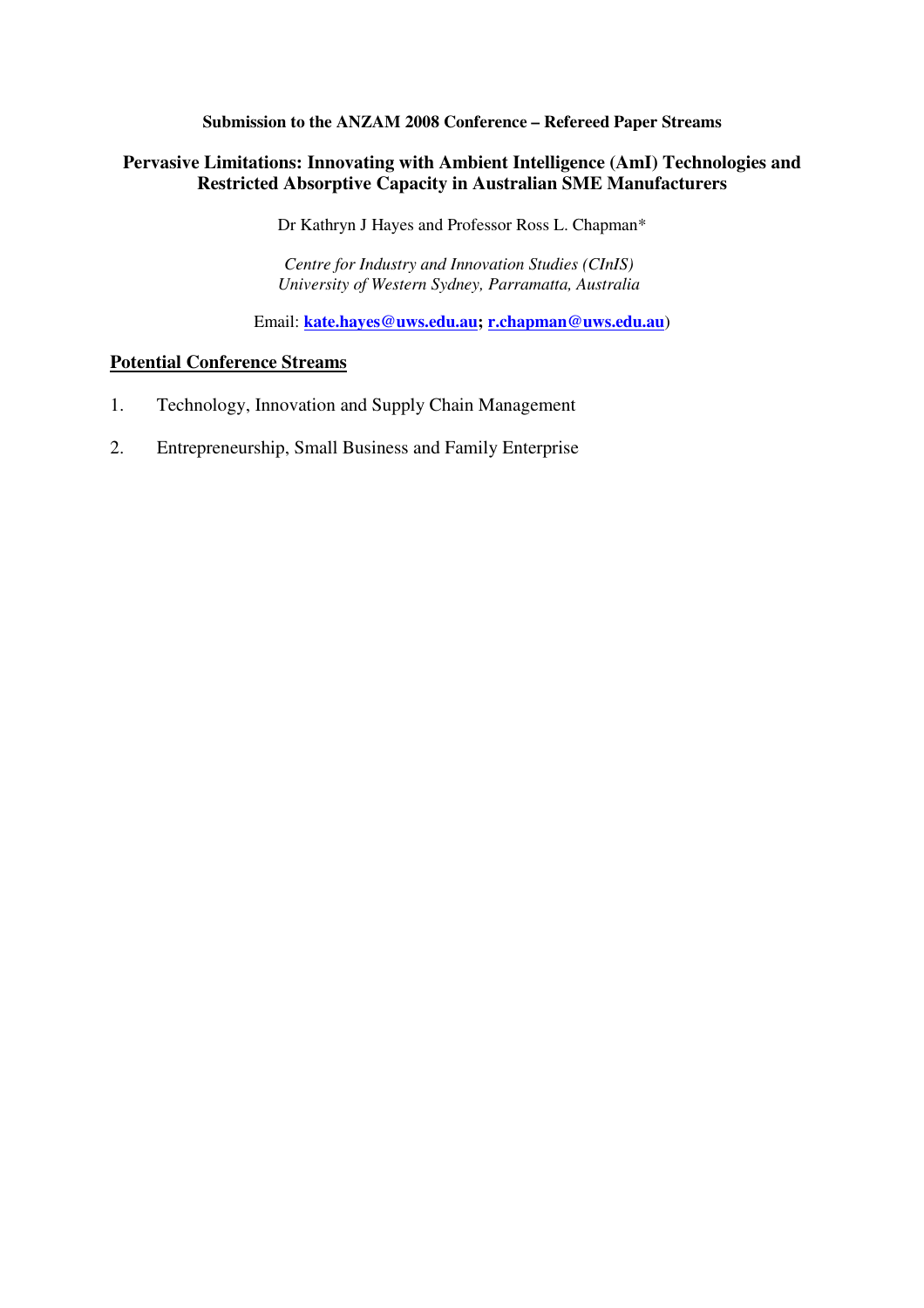### **Pervasive Limitations: Innovating with Ambient Intelligence (AmI) Technologies and Restricted Absorptive Capacity in Australian SME Manufacturers**

**ABSTRACT** *The last 25 years have seen rapid increases in the number and sophistication of technological and process innovations in large manufacturers, producing dramatic improvements in productivity and efficiency. However, smaller manufacturers' adoption of such innovations has been uneven. Ambient Intelligence (AmI) technologies are being positioned as the next performance and productivity enhancing purchase for manufacturers. This paper defines and gives examples of AmI technologies in current use, summarises AmI technologies of potential interest to small and medium enterprise (SME) manufacturers, and identifies potential impacts of restricted absorptive capacity in SMEs on the adoption of AmI technologies. Comparing two SME manufacturers, one from Germany and one from Australia illustrates a potential application of generic AmI technology based business solutions to a range of SME manufacturers.* 

**Keywords:** emerging technologies, innovation, small and medium sized enterprises, manufacturing technology, opportunity identification

#### **INTRODUCTION AND BACKGROUND**

The 1980s and 90s saw the operations of many large manufacturers revolutionized by the introduction of process and technological innovations (Gunasekaran & Yusuf, 2002). While there have been uneven adoption rates in smaller businesses and across different nations (Chong & Pervan, 2007; Oyelaran-Oyeyinka & Lal, 2006) it is clear that Electronic Data Interchange, Business Process Reengineering, Enterprise Resource Planning and robotic automation, amongst other innovations, have played key roles in increasing manufacturing productivity. At the beginning of the twenty first century this transformation continues. Ambient Intelligence (AmI) technologies are being positioned as the next performance and productivity enhancing purchase for manufacturers, and a potential means for manufacturers in developed nations to counter perceived threats from lower labour cost countries (Kuehnle, 2007).

Recently, Brown and Bessant (2003) described the manufacturing environment developing this century as an increasingly competitive landscape, characterised by on-going demands for improved flexibility, delivery speed and innovation. A frequently occurring element in manufacturer's responses to these pressures is the implementation of increasingly sophisticated information and communication technologies (ICTs). The benefits of incorporating ICTs on the responsiveness of a business have been identified as: more effective and efficient information flows; assisting in value-adding improvements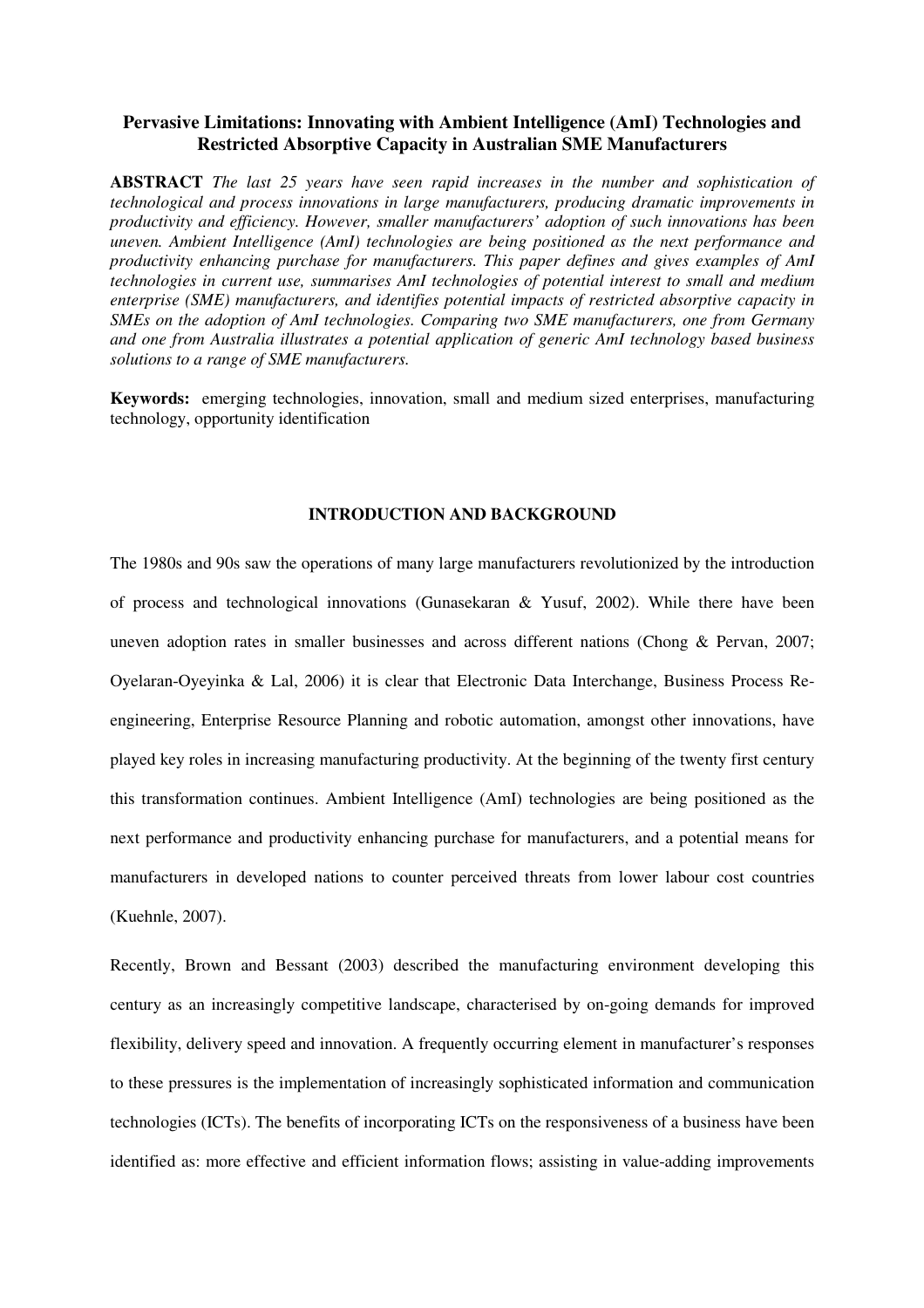for current processes; greater access to efficiency enhancing innovations throughout the value chain (Australian Productivity Commission, 2004); and the ability to access world markets through ecommerce (Kinder, 2002).

ICT has been considered worth the risk, given the competitive pressures placed on business to keep pace with technology. For example, in Australia, the uptake of ICTs has increased dramatically towards the later part of the 90's and into the 21<sup>st</sup> Century. Reports show that in 1993-94, 50 per cent of firms used computers with 30 per cent having internet access; by 2000-01 these figures had increased to 85 per cent and 70 per cent respectively (Australian Productivity Commission, 2004). One of the latest developments in the application of ICTs to business improvement is that of Ambient Intelligence (AmI) technologies. The objective of AmI is to broaden and improve the interaction between human beings and digital technology through the use of ubiquitous computing devices. By using a wider range of simplified interaction devices, ensuring more effective communication between devices (particularly via wireless networks) and embedding technology into the work environment, AmI provides increased efficiency, more intuitive interaction with technology and improved value and productivity (Maurtua, Perez, Susperregi, Tubio, & Ibarguren, 2006).

#### **Ambient Intelligence Technology**

The literature (Kopacsi, Kovacs, Anufriev, & Michelini, 2007; Maurtua et al., 2006; Vasilakos, 2008) points to the co-existence of three features in any AmI technology: ubiquitous computing power, ubiquitous communication and adaptive, human-centric interfaces. Regardless of arguments about terminology and definitions (the terms "pervasive computing" and "ubiquitous computing" are in common use in the US, while "ambient intelligence" is favoured in the EU), these technologies are already commonplace. The beep signalling the automatic deduction of a road toll from your account as your car passes under a toll gate is one aspect of an AmI technology known as Radio-Frequency Identification (RFID). During 2006, in NSW alone, more than 1.2 million head of cattle were automatically tracked from farm to saleyard to abattoir as their RFID ear tags passed through RFID sensor gates (NSW Farmers Association, 2007).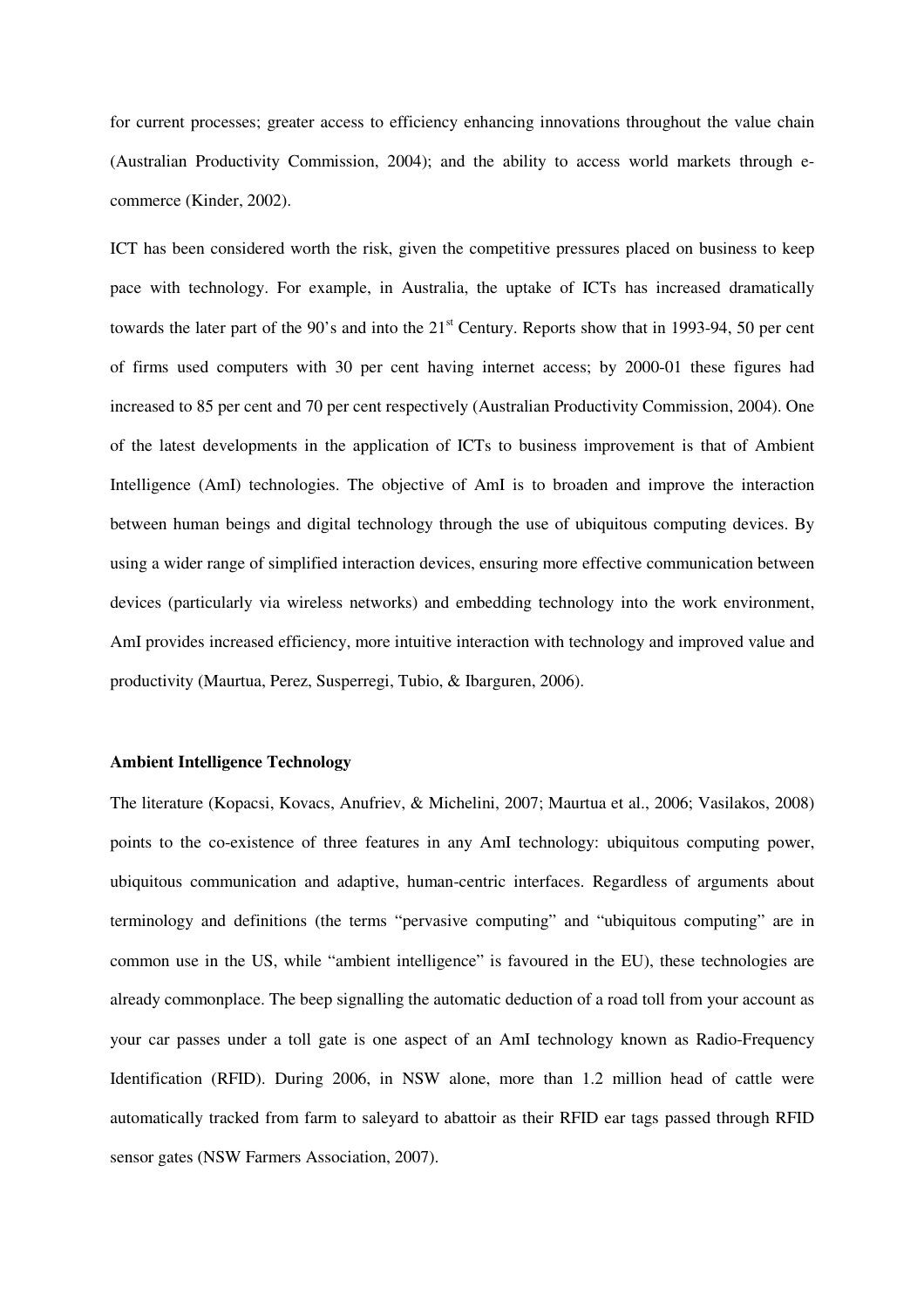In addition to increasing process speed and efficiency, AmI has the potential, intended or otherwise, to dramatically increase employee surveillance and monitor consumer activity over the entire product life cycle. This potential raises important ethical issues. Proposals to use RFID tags to track sufferers of Alzheimer's disease (Caprio, 2005) and children provide examples of the ethical dilemmas AmI technologies can present. While these issues are beyond the scope of this paper, we suggest Cochran et al (2007) for a review of ethical challenges associated with RFID. Many other applications of AmI technologies are appearing as technologists extend the concept into areas such as "wearable technology" (clothing that incorporates sensors and interface devices) more intuitive home space designs and shopping assistance; and the creation of seamless interfaces between work, home and leisure activities. While many of these applications currently seem unrelated to improving business productivity, it is clear that the applications for business can only grow as the technologies become more sophisticated and less expensive. As Rao and Zimmerman (2005, p.3) state "there is a gap in the scholarly discussion addressing the business issues related to it, and the role of pervasive computing in driving business innovation".

#### **Ambient Intelligence Technology in Manufacturing**

AmI technology is much more than RFID inventory control systems. Wireless, multi-modal services and speech recognition systems have the potential to increase manufacturing flexibility by supporting dynamic reconfiguration of process and assembly lines, and improving human-machine interfaces to reduce process times (Maurtua et al., 2006). Also, maintenance processes may be improved by linking common mobile wireless devices, such as mobile phones, Personal Digital Assistants (PDAs) or even pagers to production alert systems (Stokic, Kirchhoff, & Sundmaeker, 2006).

#### **Small and Medium Manufacturers in Australia**

Organisations with between 20 and 199 workers employ 56% of Australia's workforce (Wiesner, McDonald, & Banham, 2007). The Australian Bureau of Statistics (ABS) defines a small business as employing less than 20 people, and a medium enterprise as between 20 and 200 employees (ABS,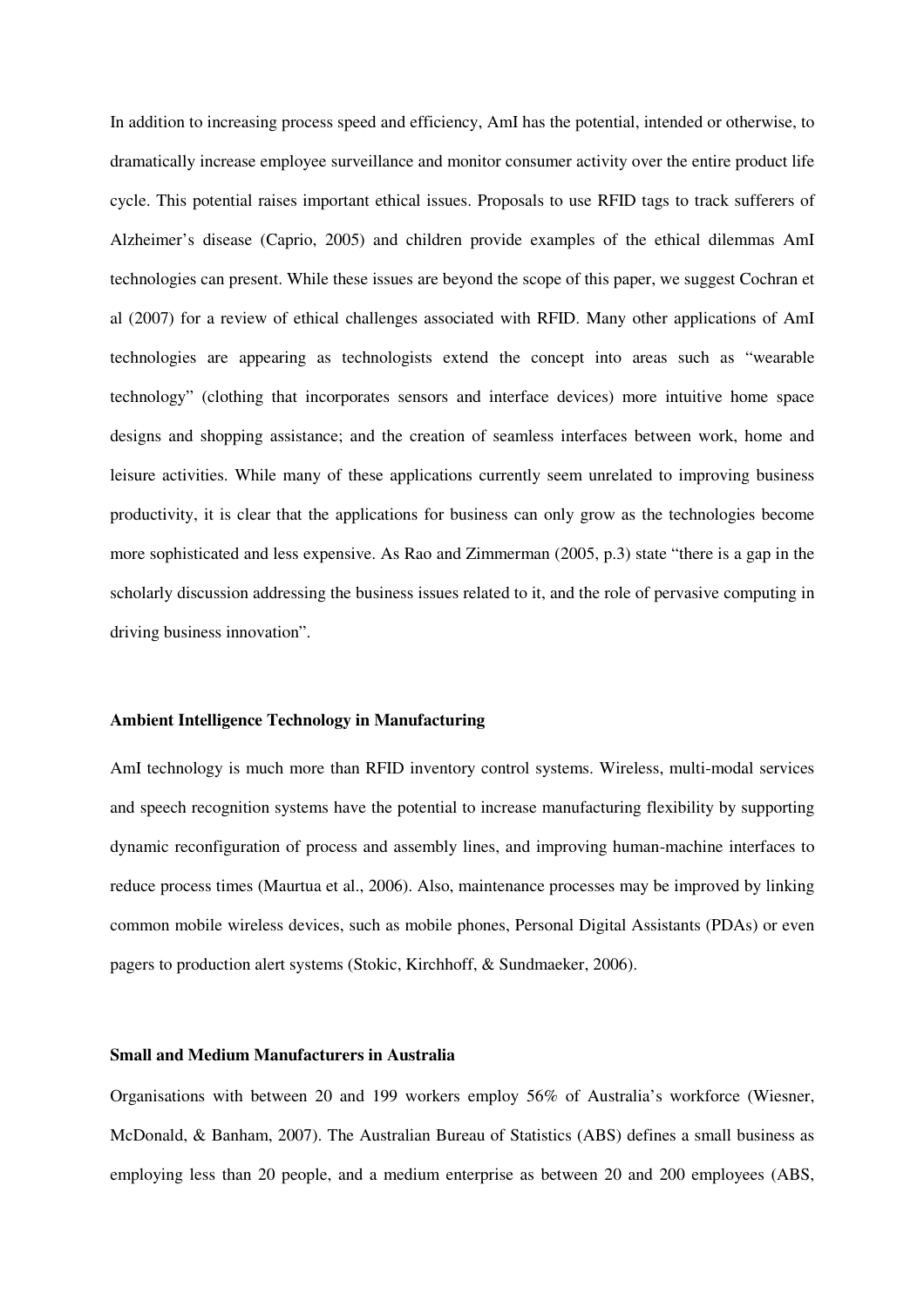2001). The most recent ABS figures available (2007) indicate that there are around 47,000 manufacturing firms employing between 1 and 20 people, around 10,000 employing between 20 and 200 people, and only 873 employing over 200 people. In turnover terms, around 29,000 manufacturing firms reported annual turnover between \$500,000 and \$10 million, while only 3,300 firms reported turnover of \$10 million or above. It is clear that the bulk of manufacturing in Australia occurs in small-to medium firms. While SME firms employ the majority of manufacturing workers their expenditure on R&D notably lags behind that of large manufacturers. Within the manufacturing industry companies with more than 200 employees were responsible for 73% of total industry R&D expenditure, with only 27% being contributed by the SME sector (ABS, 2007).

In addition, while Australia's manufacturing output has quadrupled since the mid 1950s, the Australian Government Productivity Commission (2003) states that overall, it has not grown at the same rate as the service sector. The Productivity Commission also describes Australia's manufacturing sector as having "missed out on the productivity surge" of the mid 1990s while noting signs of improved manufacturing productivity in 2002 and 2003. Given the significance of SMEs in Australian employment and the perceived need to increase manufacturing productivity, potential improvements available through the systemic application of AmI technology to SME manufacturers form an important topic for research and government policy.

#### **Absorptive Capacity**

This paper applies the concept of *absorptive capacity* to manufacturing SMEs. We argue that SMEs can benefit from AmI technologies, using specialised intermediary organisations to overcome the "absorptive capacity" limitations evident in a great many SME organisations. Cohen and Levinthal (1990) proposed that internal Research & Development activities serve two purposes: to generate innovations, and to provide the ability to absorb relevant knowledge appearing in the external environment. The absorptive capacity of a firm is comprised of these two categories of activity. Their foundational paper conceptualised absorptive capacity in the context of large U.S. manufacturers, as evidenced by their survey of identifiable "R&D lab managers" (Cohen & Levinthal, 1990, p. 142) and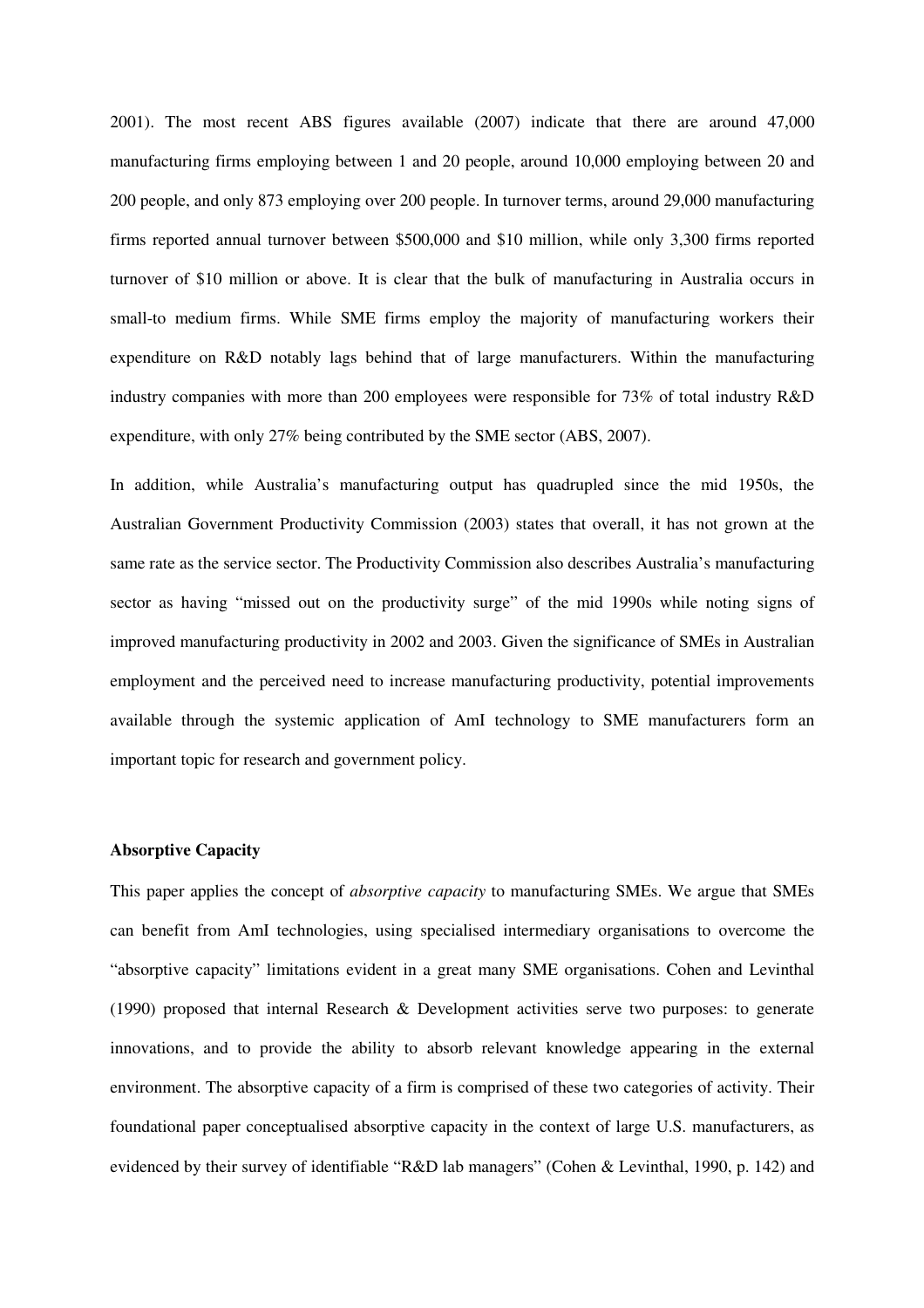their discussion of "communication inefficiencies" between business units. But what of small and medium manufacturers? Does the notion of absorptive capacity have relevance to SMEs outside narrow, industry-segment specific technologies? If so, can external intermediaries assist SMEs to overcome absorptive capacity limitations regarding ambient technological innovations? This paper examines the potential impact of restricted absorptive capacity on the adoption of AmI technologies in two manufacturing SMEs, one Australian and the other German.

#### **Innovation, Manufacturers, SMEs and Government Policy**

One study (Philips, 1997), identifies innovative Australian manufacturers as having substantially higher sales growth compared to non-innovating firms. In addition, the impact of innovation is considered to be cumulative (Chapman, Toner, Sloan, Caddy, & Turpin, 2008) with some level of innovative behaviour or research and development being required to equip a firm to identify, assess and adopt technologies. The innovativeness and absorptive capacity of SMEs is a matter of concern for other nations besides Australia. For example, in its 2008 budget, the UK government signalled its intention to set a goal for innovative SMEs to win 30% of its ₤150 billion public procurement spending (Kable's Government Computing, 2008), equating to A\$98 billion Australian of incentives to encourage UK SMEs to innovate. While similar incentives are yet to appear in Australia, there are clear signs of government interest in the ability of SMEs to innovate (Department of Innovation Industry Science and Research, 2008).

There is a growing body of work in the innovation literature on the limited absorptive capacity of SMEs to identify relevant innovations, understand and appreciate possible applications, and finally adapt and implement innovation in their organisations (Beckett, 2008; Liao, Welsch, & Stoica, 2003; Muscio, 2008). Many points concerning "constraining factors" and "implementation challenges" support the notion that SMEs can experience organisational absorptive capacity limitations. Beckett (2008) identifies knowledge and resource constraints that impede the ability of SMEs to develop absorptive capacity, but also provides an example of how absorptive capacity is built when the outlays of time and money required match the SME's resources.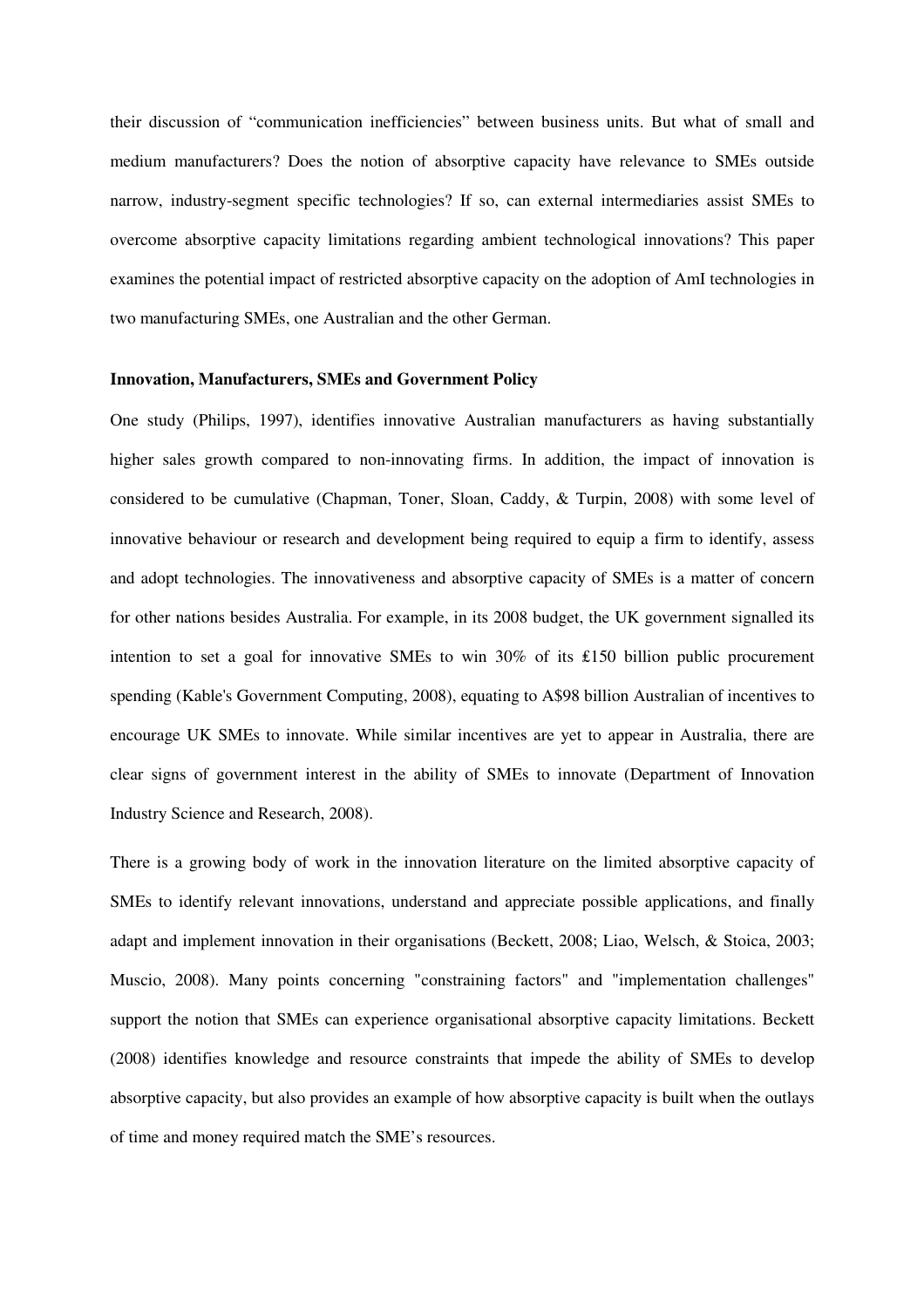While the benefits of AmI technologies are already accruing in large organisations (Angeles, 2005) if manufacturing SMEs are to benefit from AmI technologies, one challenge requiring attention will be that of their limited absorptive capacity. Thus, the research question addressed by this research is "Can external intermediaries overcome absorptive capacity limitations in Australian SMEs seeking to improve business operations through technological innovation, with specific reference to AmI technologies."

#### **METHODOLOGY**

This paper describes findings from the Australian section of an international study of Ambient Intelligence Technology for Systemic Innovation in Manufacturing SMEs (AmI-4-SME). The EU AmI-4-SME project involves six SMEs, three research partners and three Information and Communications Technology (ICT) providers located in Germany, Ireland, Spain and Poland. The Australian AmI-4-SME project consists of six SMEs, two research partners (University of Melbourne and University of Western Sydney) and two ICT providers. Six SMEs were selected from those responding to a request for expressions of interest in participating in the study. Using the Australian Bureau of Statistics (2001) metrics, all are classified as medium sized manufacturers and all are privately owned.

The EU AmI-4-SME project aims to design and develop coordinated methodology, ICT "building blocks" and a software platform to support the improvement of manufacturing processes in SMEs. These improvements will be achieved by re-engineering processes and introducing appropriate ICT tools. The method used to analyse and re-engineer business processes is an extension of the COST-WORTH methodology (ATB Institute for Applied Systems Technology Bremen GmbH, 2004) and has three main phases: Analysis and Conception, Selection and Specification and Implementation. The Australian Ami-4-SME project is performing Analysis and Conception, but not Specification and Design or Implementation phases. The links between these phases are shown in Figure 1.

*[Insert Figure 1 here]*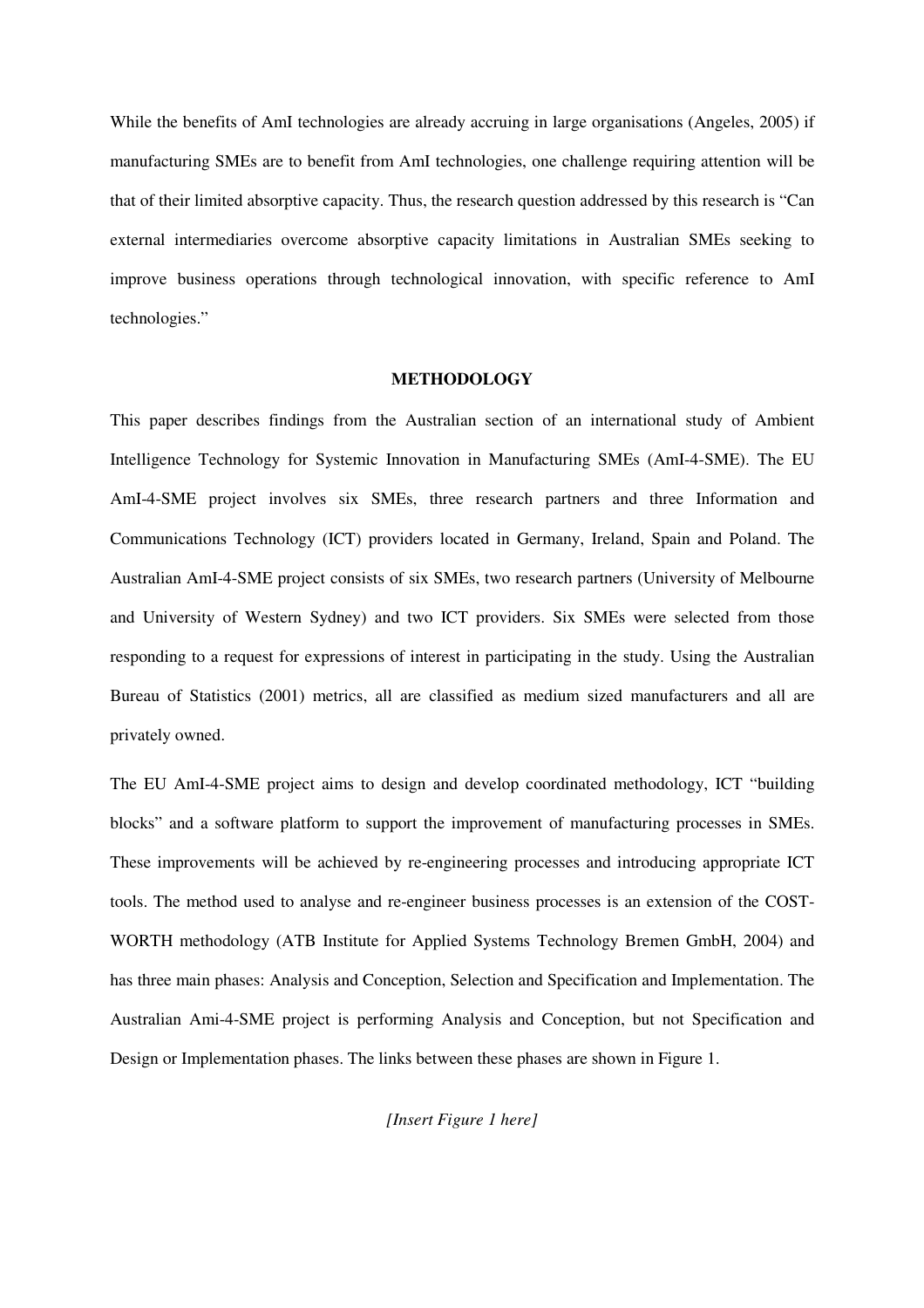The Analysis and Conception phase produces a rough implementation plan for the proposed AmI solution. Analyses of each SME's business processes and bottlenecks form the majority of this phase which concludes with presentation of a business re-engineering recommendation and a Return on Investment Analysis (Kirchhoff, Stokic, & Sundmaeker, 2006).

One challenge of working with SMEs is to gather sufficient information without intruding to the extent that the organisation is adversely affected. On-site interviews and observation, questionnaires (these were developed as a part of the precursor COSTWORTH project, see Nousala, Ifandoudas, Terziovski and Chapman, 2008), video recordings, a visit to a SME already using wireless, wearable and voice technologies in its warehouse and joint creation of process maps where they did not previously exist were used to collect data and minimise disruption to the SMEs. Interview and questionnaire data were used to select important, problematic processes for each SME. On-site observations and video recordings were analysed to create "as-is" maps of the process selected for improvement, and identify key limitations of each process. AmI technologies with potential to improve the selected business process were selected and the likely costs and benefits reviewed with the SME executive managers.

A strength and simultaneous limitation of this approach, is that the time spent at each SME site is not extended or intensive. However, given the objectives of the analysis and conception phase of the AmI-4-SME project, and the need to minimise disruption to the operation of the manufacturing businesses, the methods are appropriate.

#### **RESULTS**

This section discusses and compares findings from one Australian SME and a German SME participating in the AmI-4-SMEs project.

#### **Analysis and Conception Results: German SME (Pseudonym: Truckbody GmbH**)

Truckbody GmbH claims market leadership for EU manufacture of truck swap bodies (steel framed transport containers, and the legs on which they stand while waiting transfer from truck to truck, or truck to rail) primarily intended for the EU domestic market. A key competence is the manufacture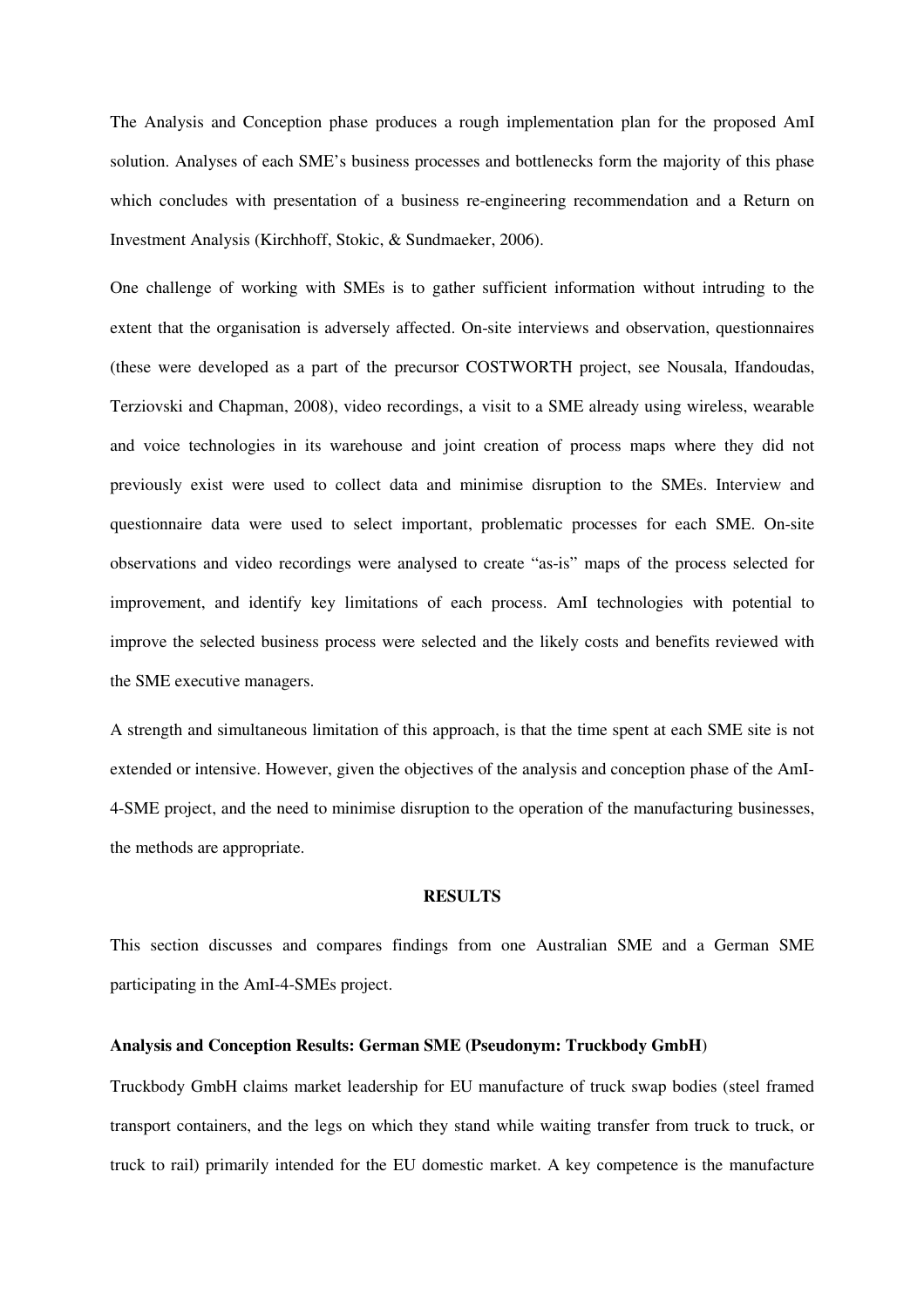and powder coating of large structures, up to 15m long, such as bus frames. The company employs 330 people, which places it in the EU classification of SME organisations. Truckbody's production system is characterized by strong interdependencies between different task groups; a delay in one step impacts many other groups further down the production line.

To reduce production delays the EU Ami-4-SME project research and technology partners identified a need for automatic production alerts that interfaced to the company's planning system. The ATB Institute for Applied Systems Technology, based in Bremen, Germany is the project leader of the EU AmI-4-SME project, and is currently finalising the implementation of a rule engine and user interfaces on mobile devices. When problems occur in Truckbody's production, employees who need to know about the disruption, such as the shift supervisor and the person with the skill to solve the problem, receive an automatically generated alert message. The alerts are based on user profiles (e.g. manager, foreman), the current location of the user (e.g. meeting, office, home) and the severity of the situation (e.g. deviation threshold, breakdown, loss). Use of a multi-modal user interface, (specifically a wireless message sent to a mobile phone or PDA) leverages the capability of AmI technologies to provide timely alerts that are "pushed" to relevant employees regardless of their location. In this manner, the AmI technology provides immediate and mobile access to production information, warns of delays to the production line, and so supports reallocation of work and staff. Prototypes have been developed as part of the Selection and Specification phase of the study.

#### **Analysis and Conception Results: Australian SME (Pseudonym: Bottletop Pty Ltd)**

Bottletop produces a very different product from that of Truckbody GmbH. Bottletop manufactures specialty packaging, with particular strengths in the personal care, pharmaceutical, health foods, chemical, cleaning, food, beverage and cosmetics markets. Operating for sixty years from its single Sydney manufacturing site, it has built a strong sense of loyalty among its 97 employees, and has extensive links to international fastening manufacturers.

Although plastic manufacturing accounts for around 7% of all Australian manufacturing activity, the industry is quite mature (McCaffrey, 2006), and is shrinking at around 4% per year, mainly due to increased purchases from foreign injection moulding companies. Bottletop is growing in this shrinking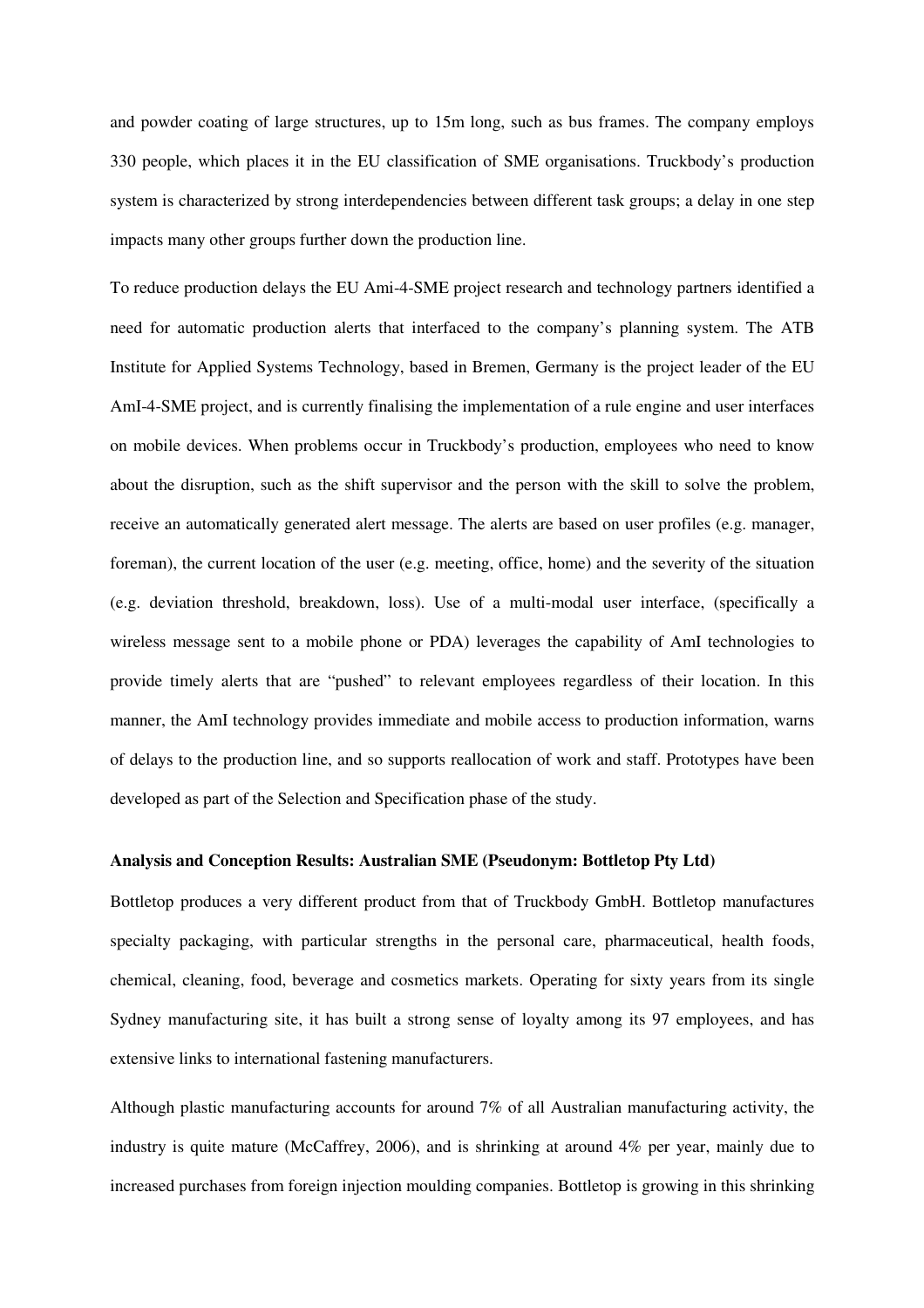market, winning market share from its competitors by focussing on quality, service, technology and relationships within and outside the organisation. The company plans to more than double its revenue by 2011/12. While the revenue goal is ambitious, Bottletop's revenue grew by 12% in 2006 even after allowing for a 5% reduction in revenue from its existing customer base due to some customers moving their business to off-shore suppliers.

Discussions with Bottletop's Production Management team identified the following AmI technology scenario as an attractive business concept: Bottletop's moulding and assembly machines have in-built Programmable Logic Controllers (PLCs) which can monitor the six key variables that control the formation of the plastic closure. If a software program collects and monitors the PLC data, when any of these six parameters move outside pre-set limits an SMS alert to a mobile phone, or pager message could be automatically generated and sent to on-site maintenance personnel. This provides several potential business benefits, including minimization of machine downtime, reduction of defective, scrapped product and reduced need for visual inspection. Currently all the plastic fasteners are inspected by a human operator as they leave the machine.

Previous attempts to use computers coupled to cameras to replace human visual inspection of parts leaving the injection moulding machines were not successful due to the camera's inability to cope with reflective foil routinely used in Bottletop's products. It is important to note that the company's HR practices are likely to support the introduction of the proposed AmI solution. A bonus scheme rewarding operators for reducing the amount of defective caps produced from each machine has been enthusiastically embraced; operators have been heard to comment, "That's my money on the floor" when the speed of the machine is set too fast and fasteners overshoot the hopper.

The preceding comparison demonstrates that despite operating in unrelated industries in different countries, some SME manufacturing processes have sufficient commonality to permit the development of generic AmI solutions. Furthermore, the appearance of the same requirement in different manufacturing contexts shows that AmI technologies have the potential to be "general purpose" production enablers in diverse SME manufacturing settings. This in turn suggests the possibility that affordable "turn-key" AmI solutions may become available from technology providers. The next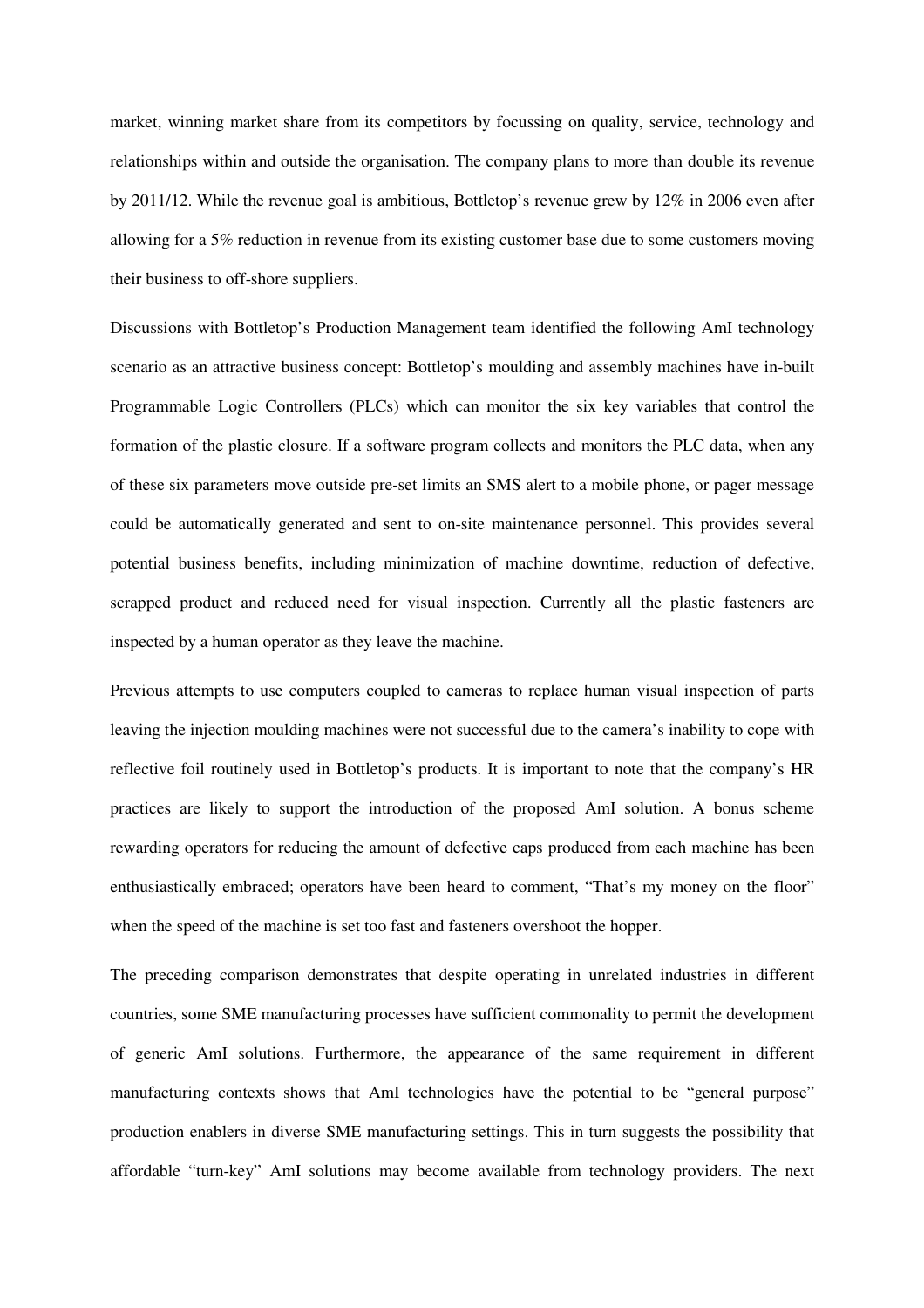section considers the possibility of third party technology providers tailoring generic AmI solutions to the specific requirements of each SME, thus overcoming the absorptive capacity limitations inherent in SMEs.

#### **DISCUSSION AND DIRECTIONS FOR FUTURE RESEARCH**

In Australian manufacturing SMEs, there is a very low likelihood of in-house R&D being used to build absorptive capacity to investigate AmI technologies. SMEs prefer to buy new technology when it is already embedded in an industry specific product rather than master the details of the underlying innovation (Oyelaran-Oyeyinka & Lal, 2006). Instead, we propose that SMEs are more likely to use industry or informal networks to become aware of potentially useful innovations, and then "buy" the innovation embedded in capital equipment or consulting services as a means to 'recognise the value of new information, assimilate it, and apply it to commercial ends' (Cohen & Levinthal, 1990, p.128).

However, Cohen and Levinthal (1990) question the effectiveness of "buying" absorptive capacity in the form of consulting services or through acquisitions when the knowledge is to be integrated with existing business systems. They state "To integrate certain classes of complex and sophisticated technological knowledge successfully into the firm's activities, the firm requires an existing internal staff of technologists and scientists who are both competent in their fields and are familiar with the firm's idiosyncratic needs, organizational procedures, routines, complementary capabilities, and extramural relationships" (Cohen & Levinthal, 1990, p. 135).

On the other hand, advances in the development of ICT industry standards, and the proliferation of software and support for the Windows/Intel platform since Cohen and Levinthal's 1990 paper have brought technology to SMEs without the need for bespoke development. Furthermore, Cohen and Levinthal appear to assume that investments in absorptive capacity only exist in the form of R&D spending, rather than networking with other organisations to use "connect and develop" models typical of Open Innovation (Chesbrough, Vanhaverbeke, & West, 2006). In contrast, the results from the EU and Australian AmI-4-SME projects suggest that SMEs can use "external research sub-units" in the form of experiences reported by members of their industry network and trade associations, and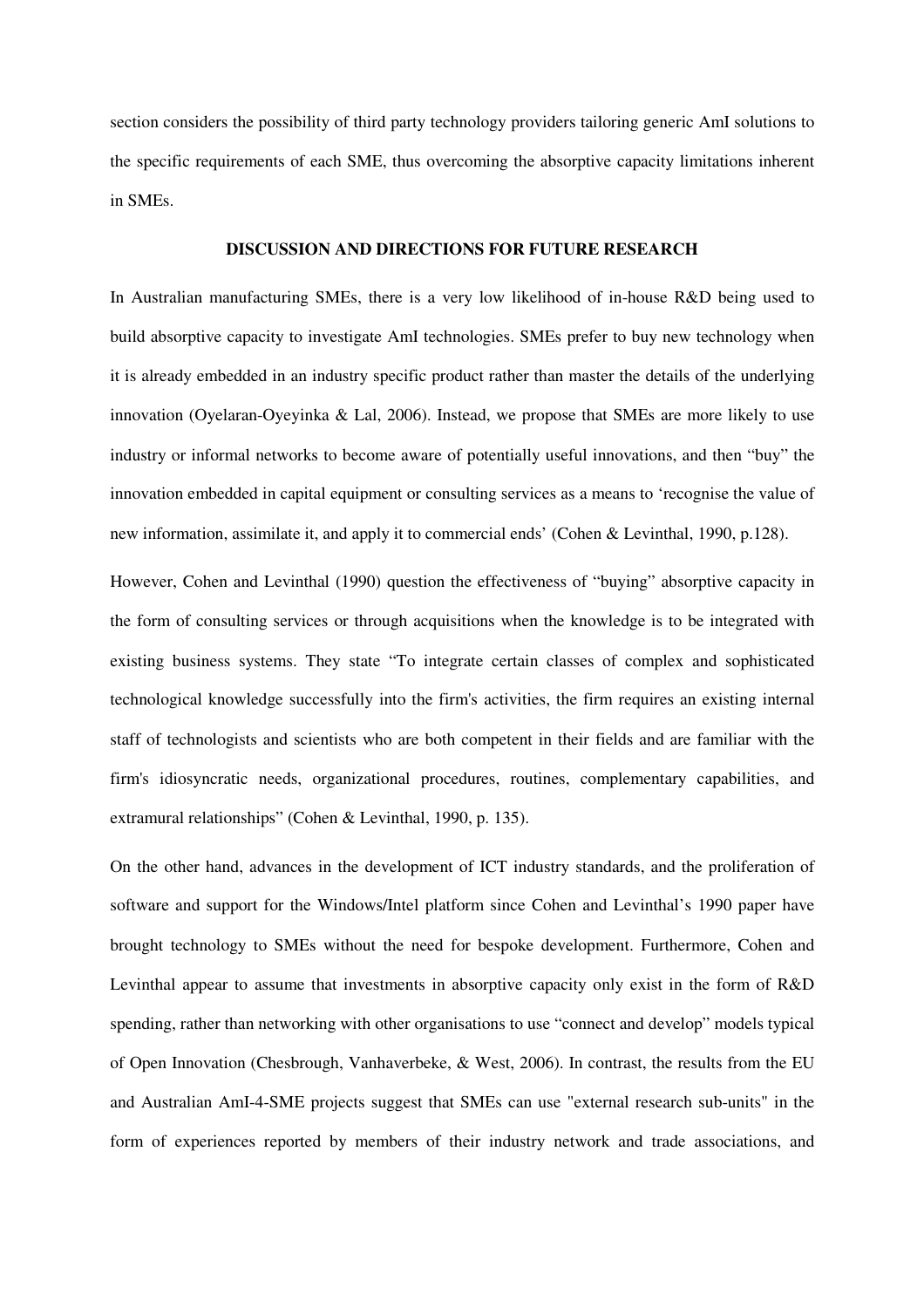solutions proposed by research and technology providers, to offset internal absorptive capacity limitations.

Out-sourcing of deep absorptive capacity to equipment and software vendors able to provide "turnkey" solutions that match industry requirements seems to be a way for manufacturing SMEs to gain the commercial benefits of AmI technologies despite the resource and time constraints that prevent them building absorptive capacity in any area other than their core business competence. Similar requirements appear in two very different SMEs on two continents. The potential for the same AmI technology solution components to address these requirements, albeit tailored to the specifics of equipment in use at each site, suggests that SMEs can benefit from AmI technologies by using specialised intermediary organisations to provide the "absorptive capacity" on their behalf. This finding points to potential links between absorptive capacity and "make vs. buy" decision-making, and to "broad" or "deep" versions of absorptive capacity (Henard & McFadyen, 2006) as avenues for future research. In addition, an opportunity exists to track the spread of AmI technologies in SME Australian manufacturers and in doing so contribute to the diffusion of innovation literature.

Additionally, AmI implementation challenges for Australian SME manufacturers extend beyond the boundaries of their own organisations. Large ICT manufacturers use a channels marketing approach to sell their products to the SME market segment. The channels may include retail and direct sales forces, but frequently hardware is "bundled" with service and software offerings from business partners, specialising in a particular industry segment, such as manufacturing. While intermediary business partners may supply specialised knowledge and generic AmI solutions to compensate for limited SME absorptive capacity, the organisations that partner with large ICT providers are often SMEs themselves. The ability and willingness of these business partners to gain AmI skills may in turn be a limiting factor in the adoption of AmI technologies by Australian Manufacturing SMEs. Absorptive capacity limitations of SME organisations can potentially affect uptake of AmI technologies at two points: within the manufacturing SME and within the SME technology partner. Low levels of in-house AmI skills and heavy level reliance on SME Australian technology providers suggest there may be an argument for the provision of government subsidies to encourage the adoption of AmI technologies in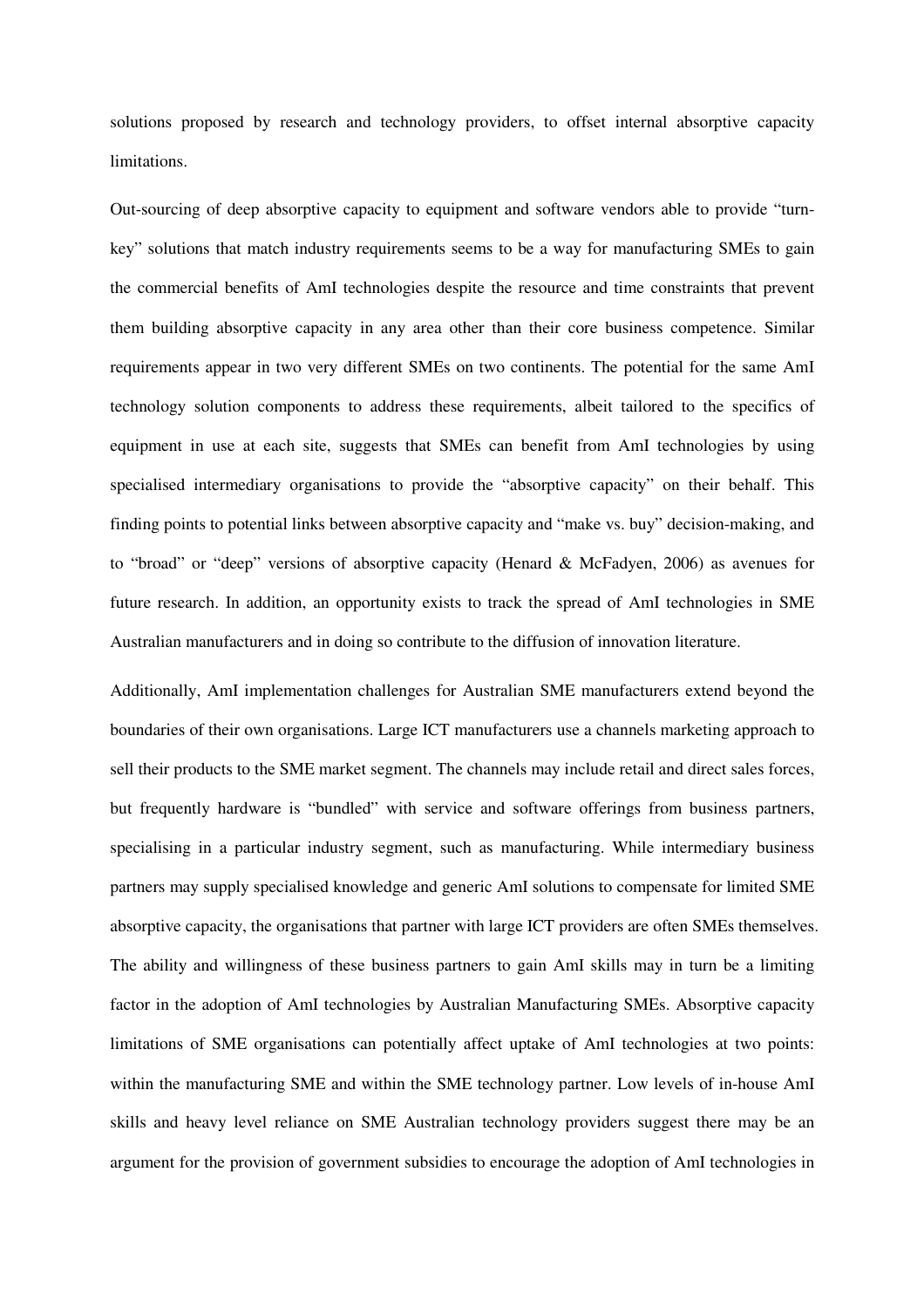Australian manufacturing. A precedent exists in that subsidies have been provided for the purchase of RFID scanners for NSW meat producers (NSW Farmers Association, 2007). Without some form of government encouragement, the task of integrating AmI systems with existing ICT investments and the concomitant diversion from core manufacturing activities, may be enough to prevent the adoption of AmI technologies and, therefore, achievement of the elusive "productivity surge" in Australian manufacturing SMEs.

#### **Acknowledgements**

The authors would like to thank the SME participants in the Australian AmI-4-SME project for providing access to, and information about their organisations. We would also like to thank our colleagues in Australia, Assoc. Prof. Mile Terziovski and Richard Ferrers at the University of Melbourne, Dr David Low at the University of Western Sydney and our colleagues at the ATB Institute for Applied Systems Technology; Bremen, Germany for their helpful advice and the opportunity to compare Australian and EU based SMEs. The authors would also like to acknowledge the support of an International Science Linkages grant from the Australian Department of DIISR (Project Number CG110181), the University of Western Sydney and the University of Melbourne.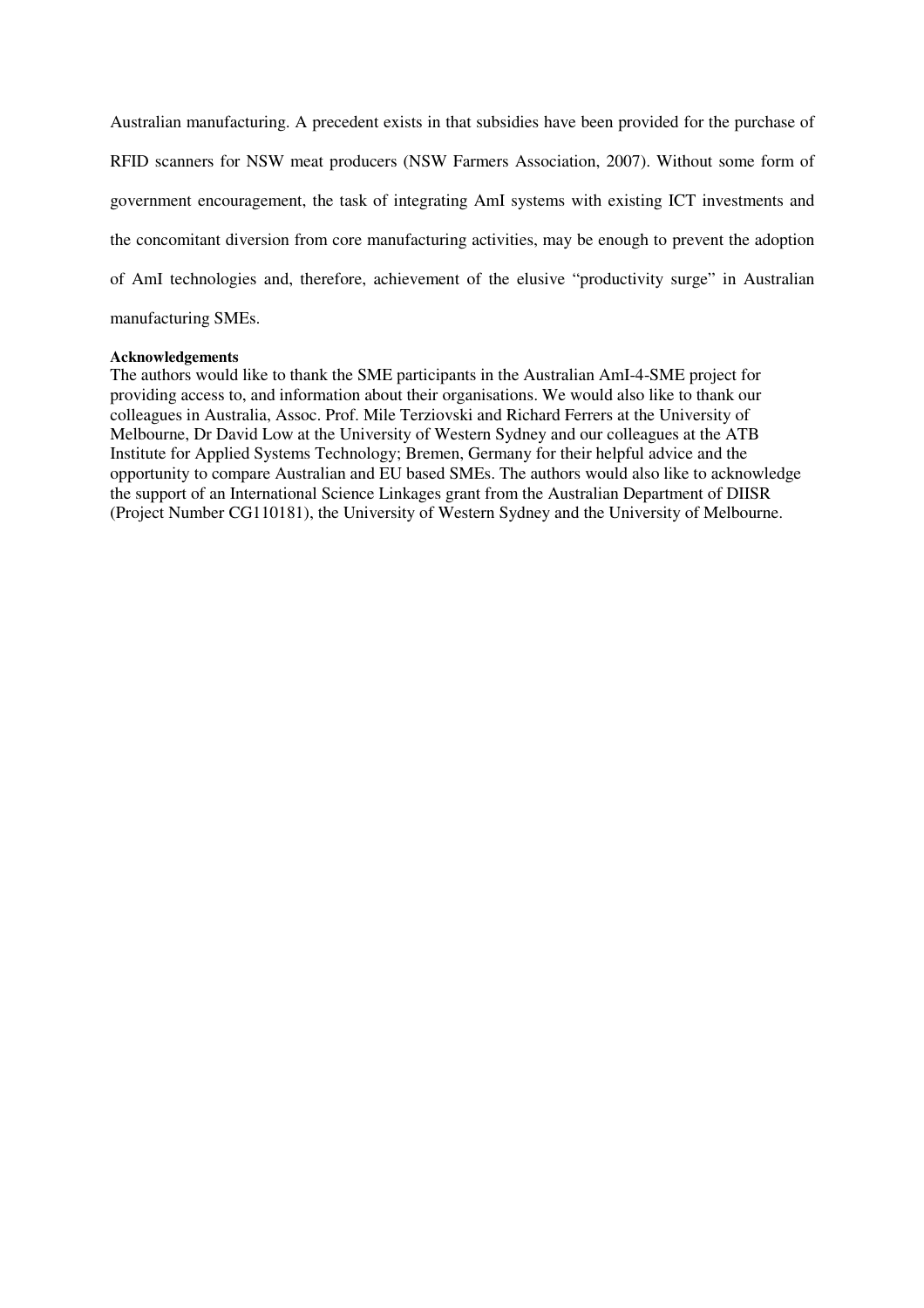#### **REFERENCES**

- Angeles, R. (2005). RFID Technologies: Supply-Chain Applications and Implementation Issues *Information Systems Management, 22*(1), pp. 51-65.
- ATB Institute for Applied Systems Technology Bremen GmbH. (2004). COST-WORTH Methodology Independent Reference Scheme [Electronic Version]. Retrieved April 22, 2008 4:25 pm from ATB Bremen GmbH.
- Australian Bureau of Statistics. (2001). 1321.0 Small Business in Australia. Retrieved April 21, 11am, 2008, from http://www.abs.gov.au/Ausstats/abs@.nsf/0/97452F3932F44031CA256C5B00027F19 ?Open
- Australian Bureau of Statistics. (2007). 8104.0 Research and Experimental Development, Businesses, Australia, 2005-06 Retrieved September 3, 2:50pm, 2008, from http://www.abs.gov.au/AUSSTATS/abs@.nsf/Latestproducts/8104.0Main%20Feature s32005-06?opendocument&tabname=Summary&prodno=8104.0&issue=2005-  $06$ &num=&view=
- Australian Productivity Commission. (2003). Trends in Australian Manufacturing. Retrieved April 21, 11:46 am, 2008, from http://www.pc.gov.au/research/commissionresearch/tiam/keypoints
- Australian Productivity Commission. (2004). *ICT Use and Productivity: A Synthesis from Studies of Australian Firms*. Retrieved. From http://www.pc.gov.au/research/commissionresearch/ictuse
- Beckett, R. C. (2008). Utilizing and Adaptation of the Absorptive Capacity Concept in a Virtual Enterprise Context. *International Journal of Production Research, 46*(5), pp. 1243 - 1252.
- Brown, S., & Bessant, J. (2003). The Manufacturing Strategy-Capabilities Links in Mass Customisation and Agile Manufacturing - an Exploratory Study. *International Journal of Operations & Production Management 23*(7), pp. 707 - 730.
- Caprio, D. W. J. (2005). *Radio-Frequency Identification (RFID): Panorama of RFID Current Applications and Potential Economic Benefits*. Paper presented at the Committee for Information, Computer and Communication Policy (ICCP) of the Organization for Economic Co-operation and Development (OECD). Retrieved Viewed April 14, 2008, from http://www.oecd.org/dataoecd/60/8/35465566.pdf.
- Chapman, R., Toner, P., Sloan, T., Caddy, I., & Turpin, T. (2008). *Bridging the Barriers: A Study of Innovation in the NSW Manufacturing Sector*. Sydney: University of Western Sydney
- Chesbrough, H. W., Vanhaverbeke, W., & West, J. (2006). *Open Innovation: Researching a New Paradigm*. Oxford: Oxford University Press.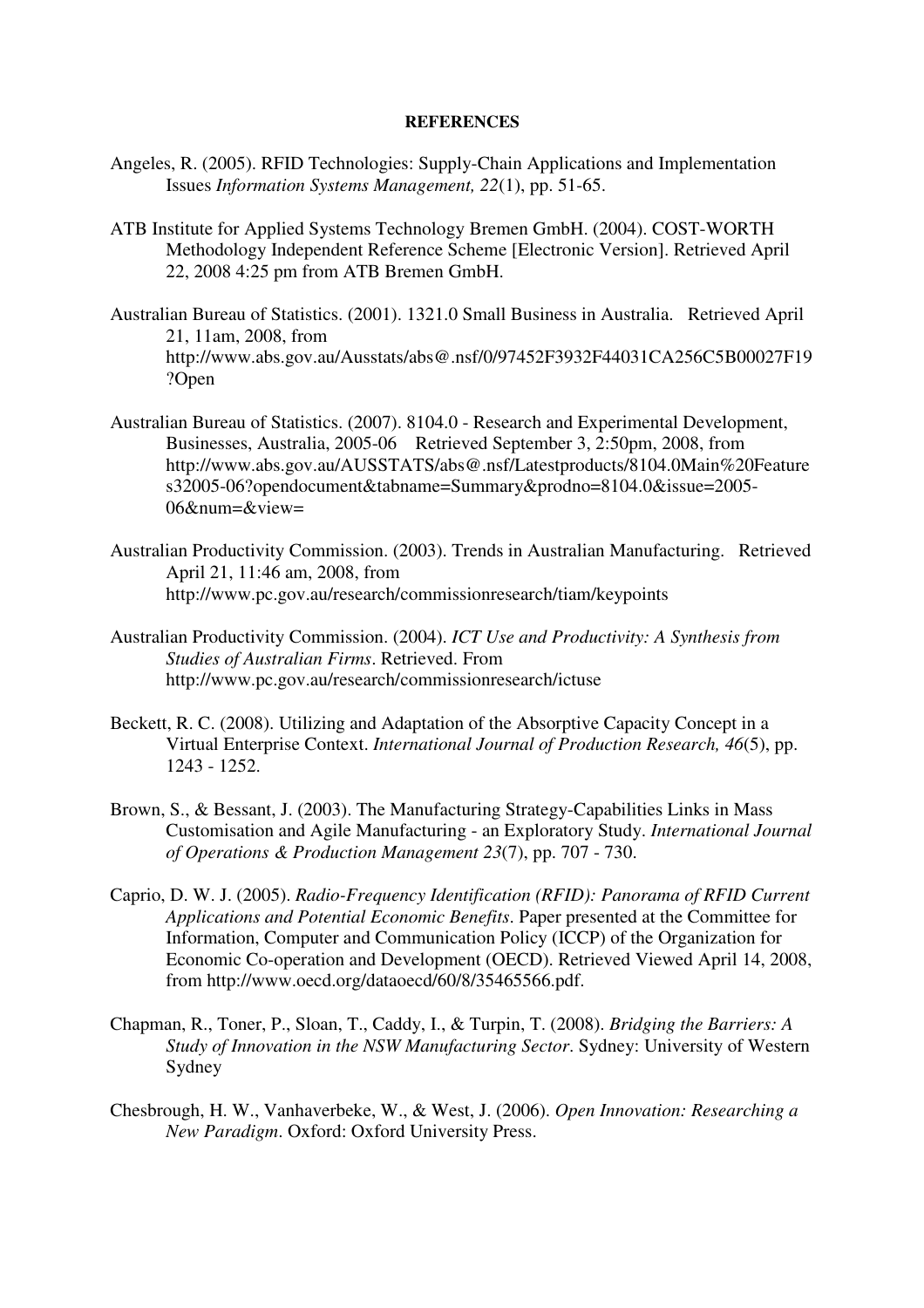- Chong, S., & Pervan, G. (2007). Factors Influencing the Extent of Deployment of Electronic Commerce for Small-and Medium-Sized Enterprises. *Journal of Electronic Commerce in Organizations, 5*(1), pp. 1 - 29.
- Cochran, P. L., Tatikonda, M. V., & Magid, J. M. (2007). Radio Frequency Identification and the Ethics of Privacy. *Organizational Dynamics, 36*(2), pp. 217 - 229.
- Cohen, W. M., & Levinthal, D. A. (1990). Absorptive Capacity: A New Perspective on Learning and Innovation. *Administrative Science Quarterly, 35*(1), pp. 128 - 152
- Department of Innovation Industry Science and Research. (2008, Feb 19, 2008). Small Business Surveys - Finance and Banking, Innovation, and International Activity Retrieved June 3, 2008, 2008, from http://www.innovation.gov.au/Section/SmallBusiness/Pages/SmallBusinessSurveysFi nanceandBankingInnovationandInternationalActivity.aspx
- Gunasekaran, A., & Yusuf, Y. Y. (2002). Agile Manufacturing: a Taxonomy of Strategic and Technological Imperatives *International Journal of Production Research, 40*(6), pp. 1357 - 1385
- Henard, D. H., & McFadyen, M. A. (2006). R & D Knowledge *is* Power. *Research Technology Management, 49*(3), pp. 41 - 47.
- Kable's Government Computing. (2008). Chancellor sets 30% Target for SME Procurement [Electronic Version]. *KableNET*. Retrieved April 21, 12:10pm from www.kablenet.com/kd.nsf/FrontpageRSS/23B6ED42820897968025740A004A2E25! OpenDocument
- Kinder, T. (2002). Emerging E-commerce Business Models: an Analysis of Case Studies from West Lothian, Scotland. *European Journal of Innovation Management, 5*(3), pp. 130 - 151.
- Kirchhoff, U., Stokic, D., & Sundmaeker, H. (2006). *AmI Technologies Based Business Improvement in Manufacturing SMEs*. Paper presented at the eChallenges e-2006. from http://www.ami4sme.org/.
- Kopacsi, S., Kovacs, G., Anufriev, A., & Michelini, R. (2007). Ambient Intelligence as Enabling Technology for Modern Business Paradigms. *Robotics and Computer-Integrated Manufacturing, 23*(2), pp. 242 - 256.
- Kuehnle, H. (2007). Post Mass Production Paradigm (PMPP) Trajectories. *Journal of Manufacturing Technology Management, 18*(8), pp. 1022 - 1037.
- Liao, J., Welsch, H., & Stoica, M. (2003). Organizational Absorptive Capacity and Responsiveness: An Empirical Investigation of Growth-Oriented SMEs *Entrepreneurship: Theory and Practice, 28*(1), pp 63 - 85.
- Maurtua, I., Perez, M. A., Susperregi, L., Tubio, C., & Ibarguren, A. (2006). *Ambient Intelligence in Manufacturing*. Paper presented at the Intelligent Production Machines and Systems, 2nd I\*PROMS Virtual Conference.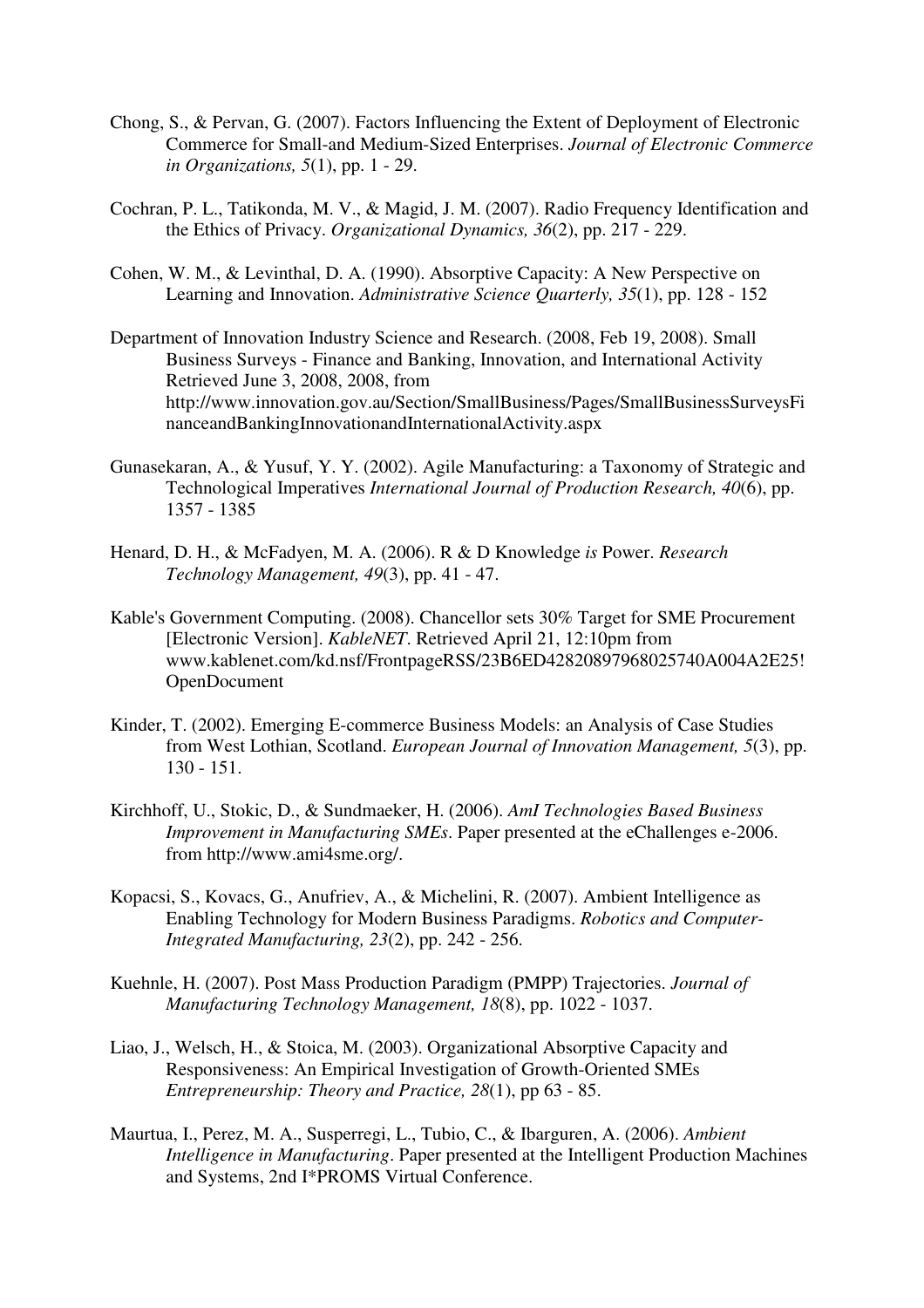- McCaffrey, J. (2006). Version]. Retrieved Dec 17, 2007 from http://commercecan.ic.gc.ca/scdt/bizmap/interface2.nsf/vDownload/ISA\_5111/\$file/X \_4862570.PDF
- Muscio, A. (2008). The Impact of Absorptive Capacity on SMEs' Collaboration. *Economics of Innovation and New Technology, 16*(8), pp 653 - 668.
- NSW Farmers Association. (2007). National Livestock Identification System (Cattle) 013.07i NLIS Cattle [Electronic Version]. Retrieved April 10, 2008 from http://www.nswfarmers.org.au/\_\_data/assets/pdf\_file/0012/3072/FS\_NLIS\_Cattle\_02 07.pdf.
- Oyelaran-Oyeyinka, O., & Lal, K. (2006). *SMEs and New Technologies; Learning E-Business and Development*. Basingstoke, UK: Palgrave McMillan.
- Philips, R. (1997). *Innovation and Firm Performance in Australian Manufacturing*. Industry Commission Staff Research Paper. Canberra, AGPS
- Rao, B., & Zimmermann, H.-D. (2005). Pervasive Computing and Ambient Intelligence: Preface [Electronic Version]. *Electronic Markets*, 15, p. 3. Retrieved June 3, 2008 from http://www.informaworld.com/smpp/ftinterface~content=a713735017~fulltext=71324 0928.
- Stokic, D., Kirchhoff, U., & Sundmaeker, H. (2006). *Ambient Intelligence in Manufacturing Industry: Control System Point of View*. Paper presented at the IACTED Conference on Control and Applications 2006 conference

Vasilakos, A. V. (2008). Ambient Intelligence. *Information Sciences, 178*(3), pp. 585 - 587.

Wiesner, R., McDonald, J., & Banham, H. C. (2007). Australian Small and Medium Sized Enterprises (SMEs): A study of high performance management practices. *Journal of Management & Organization, 13*(3), pp. 227 - 248.